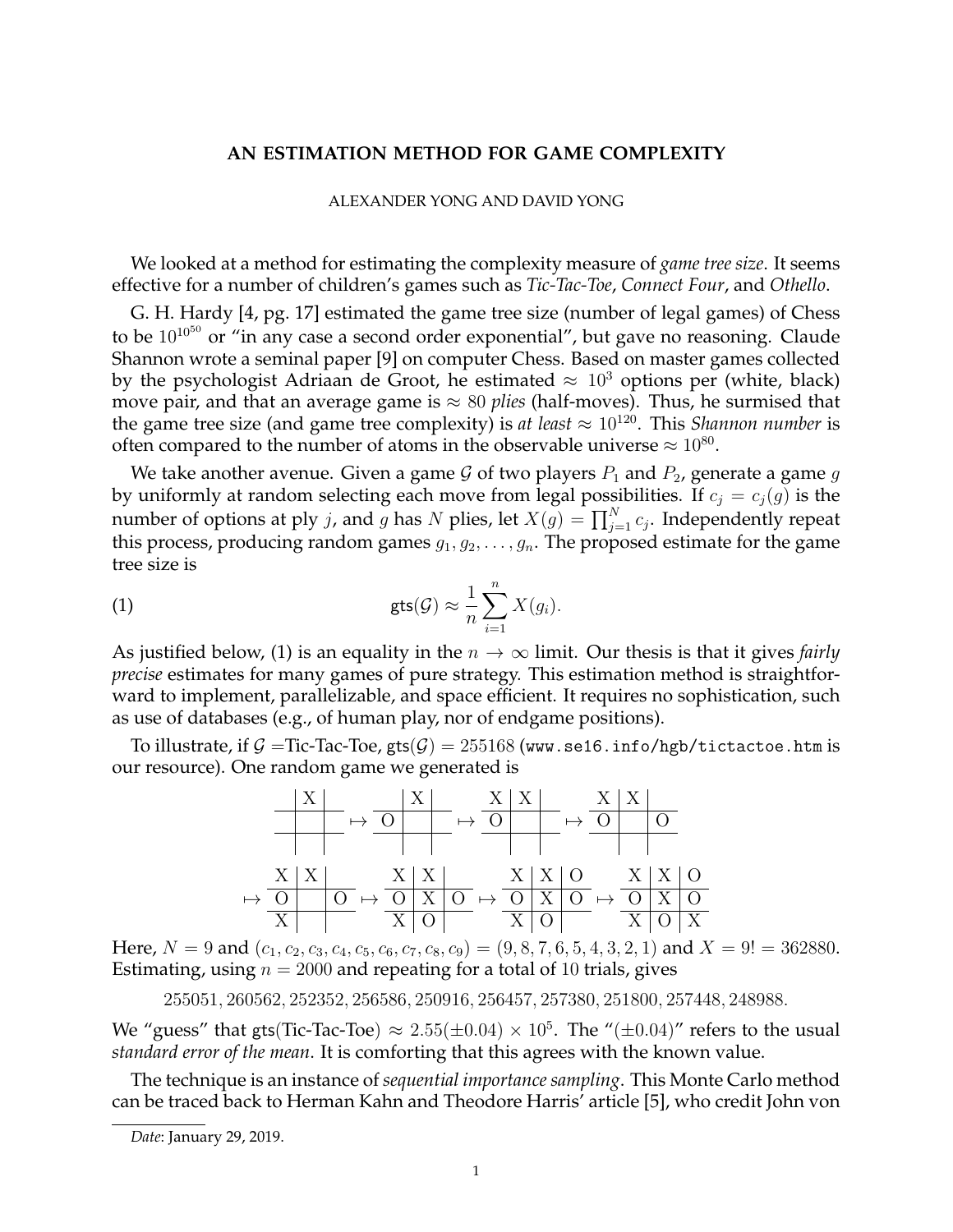Neumann. Let S be a finite set. Assign  $s \in S$  probability  $p_s \in (0,1]$ . Define a random variable  $X : S \to \mathbb{R}$  by  $X(s) = 1/p_s$ . From the definition of expectation,

$$
\mathbb{E}[X] = \sum_{s \in S} p_s X(s) = \sum_{s \in S} p_s \times (1/p_s) = \sum_{s \in S} 1 = \#S.
$$

By the law of large numbers,  $\frac{1}{n} \sum_{i=1}^{n} X(s_i) \rightarrow \#S$ . The application to enumeration of S was popularized by the article  $[7]$  of Donald Knuth. He used it to estimate the number of self-avoiding walks in a grid. It has been applied, e.g., by Lars Rasmussen [8] to estimate permanents, and by Joseph Blitzstein and Persi Diaconis [2] to estimate the number of graphs with a given degree sequence. In our use, assign  $p_g = 1/\prod_{j=1}^N c_j$  to each leaf node of depth  $N$  in the game tree of  $G$ . Now, while we found no literature on the efficacy of (1) exactly for game tree size, there is plenty close in point, and it may have been observed without flourish.<sup>1</sup> At any rate, we hope this letter contributes some useful experience.

It's simple to modify the above to estimate all sorts of other statistics such as  $\text{agI}(\mathcal{G})$ , the average game length of  $\mathcal G.$  If we define  $Y(g)=N\cdot \prod_{j=1}^N c_j$  then agl $(\mathcal G)=\mathbb E[Y]/\mathbb E[X].$  Thus, we can Monte Carlo estimate agl(G). One knows agl(Tic-Tac-Toe) =  $(5 \times 1440 + 6 \times 5328 +$  $7 \times 47952 + 8 \times 72576 + 9 \times 127872$ )/255168  $\approx$  8.25. This is accurately estimated using 2000 trials. In addition, we can also estimate the percentage of wins (by either player) and draws. For draws, use the random variable  $Z(g)=\delta_g\times \prod_{j=1}^N c_j$  where  $\delta_g=1$  if  $g$  is draw, and  $\delta_g = 0$  otherwise. Then estimate  $\mathbb{E}[Z]/\mathbb{E}[X]$ . For Tic-Tac-Toe, the draw (that is, "cat's game") rate is  $46080/255168 \approx 18.1\%$ . Our simulations agree closely.<sup>2</sup>

Consider  $G =$  *Connect 4*. Though commercialized by Milton Bradley (now Hasbro) in 1974, it has a longer history. Among its alternate names is *Captain's Mistress*, stemming from folklore that the game absorbed Captain James Cook (1728–1779) during his historic travels. The game is played on a vertical board with seven columns of height six.  $P_1$  uses  $\bigcirc$  while  $P_2$  uses  $\bigcirc$ .  $P_1$  moves first and chooses a column to drop their first disk into. The players alternate. At each ply, any non-full column may be chosen. The game terminates when there are four consecutive disks of the same color in a row, column or diagonal.

We encode an entire game with a *tableau* by recording the ply at which a disk was placed. A randomly sampled game g is below; it has  $X(g) = 5.59 \times 10^{17}$ :



Thus,  $\odot$  and  $\odot$  correspond to odd and even labels, respectively. Since each column is increasing from bottom to top, every game of  $N$  plies can be viewed as a distribution

<sup>&</sup>lt;sup>1</sup>See [6]. Also, a different Monte Carlo technique was applied in [1] to estimate the number of legal *positions* in games. There one uses the idea of enumerating a superset U of S and sampling from U *uniformly* at random to estimate the probability a point is in  $S$ . In contrast, the probability distribution we use is far from uniform. Finally, AlphaGo and AlphaZero use Monte Carlo methods in Go and Chess move selection [10]. Indeed what is described partly forms the rudiments of an AI: simulating many games for each choice of move and pick the one that produces the highest estimated winning percentage.

<sup>&</sup>lt;sup>2</sup>Code available at https://github.com/ICLUE/Gametreesize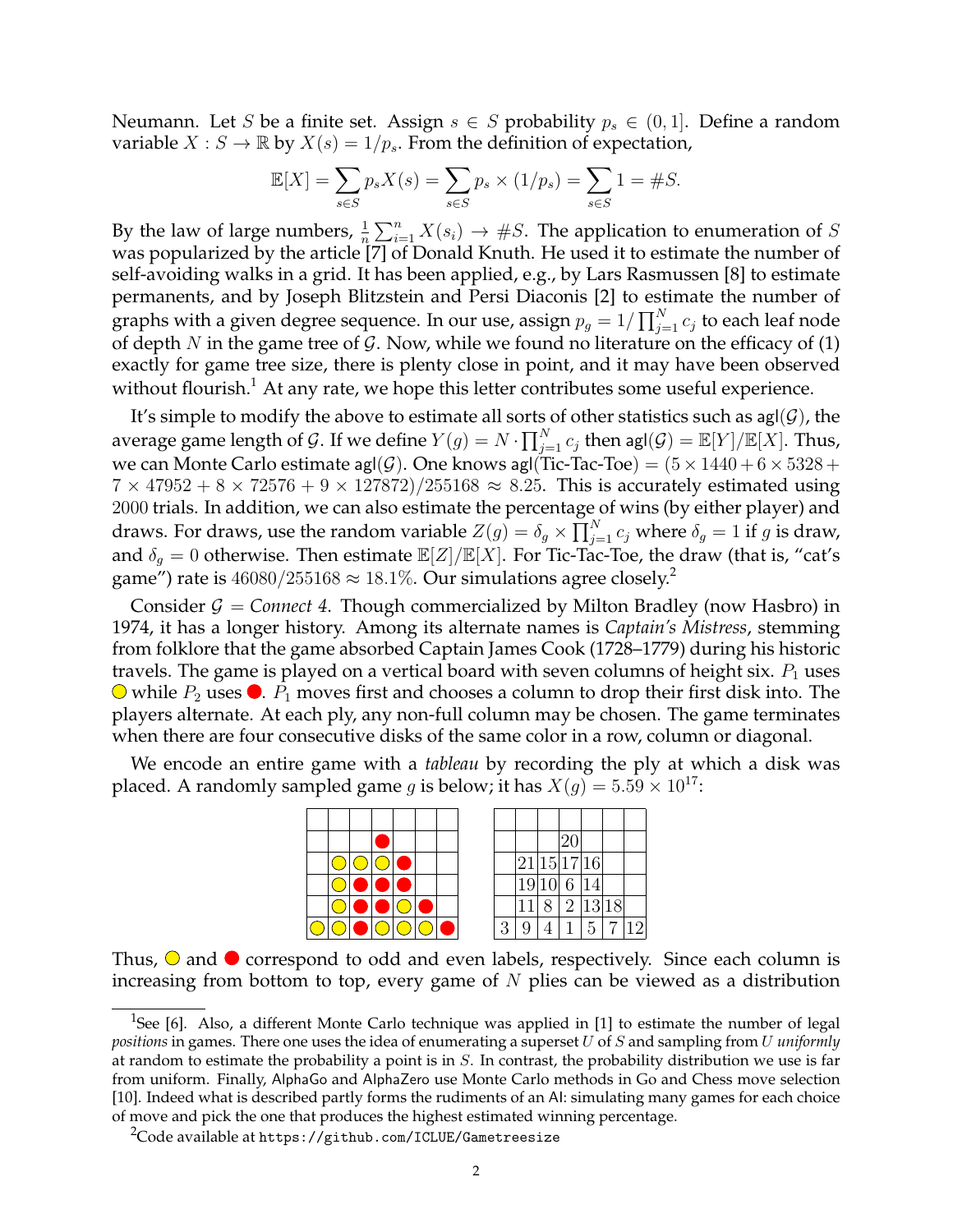of  $1, 2, \ldots, N$  into 7 distinguishable rooms, where each room can have at most 6 occupants. For a fixed choice of occupancy  $(o_1, \ldots, o_7)$ , the number of such arrangements is the multinomial coefficient  $\binom{N}{o_1 o_2 ... o_7}$ . Thus if  $T_N$  is the total of such arrangements, then rephrasing in terms of exponential generating series,

$$
T_N = \text{coefficient of } x^N \text{ in } N! \left( 1 + \frac{x}{1!} + \frac{x^2}{2!} + \frac{x^3}{3!} + \frac{x^4}{4!} + \frac{x^5}{5!} + \frac{x^6}{6!} \right)^7
$$

.

Thus,  $\#\mathsf{gts}(\mathcal{G}) \leq \sum_{N=7}^{42} T_N = 40645234186579304685384521259174 \approx 4.06 \times 10^{31}$ , as may be determined quickly using a computer algebra system.

Shannon's number is an estimated lower bound for Chess' *game tree complexity* (gtc). This is the number of leaves of the smallest full width (all nodes of each depth) decision tree determining the game-theoretic value of the initial position. Similarly, in [1, Section 6.3.2], the average game length of Connect Four *in practice* is estimated to be 36 ply with an average of 4 legal moves/ply, whence gtc(Connect 4)  $\approx 4^{36} \approx 4.72 \times 10^{21}$ . We applied (1) with 12 trials of the method using  $n = 10<sup>8</sup>$ . Based on this, the game tree *size* appears not *so* far from the upper bound:

$$
gts
$$
(Connect 4)  $\approx 8.34(\pm 0.05) \times 10^{28}$ .

Also, agl(Connect 4)  $\approx$  41.03( $\pm$ 0.01) plies. While  $P_1$  wins with *perfect play* (see [1] and tromp.github.io/c4/c4.html), there is a caution: it is likely that  $P_1$  *wins less overall*, at  $\approx 27.71(\pm 0.21)\%$  than  $P_2$  at  $\approx 32.13(\pm 0.20)\%$  (with draws at  $\approx 40.16(\pm 0.30)\%$ ).

Finally, let  $G = O$ *thello* (introduced into the United States in 1975 by Gabriel Industries, it is the modern version of *Reversi*). This game is played on an  $8 \times 8$  board with disks  $\bullet$ and  $\circlearrowright$ , played by  $P_1$  and  $P_2$ , respectively. The rule is that  $P_1$  places  $\bullet$  in a square if and only if there is another  $\bullet$  in the same row, column or diagonal and  $\circ$ 's are contiguously between them. If the placement is valid, each of these  $\circ$ 's flip to  $\bullet$ 's. The same rule applies to placing  $\bigcirc$  (except with the colors switched). A player may pass only if they do not have a move. The game ends when neither player has a legal move. The winner is the one with the most disks. Finally, in Othello, the central squares start as  $\bigcirc$ 

Naïvely, gts(Othello)  $\leq 60! \approx 8.32 \times 10^{81}$  (by filling all 60 initially open squares in all possible ways). The gtc estimate of  $[1]$  is  $10^{58}$ , based on an "in practice" average game length of 58 ply and an average of 10 options/ply. Elsewhere,  $10^{54}$  is estimated for gts, but without explanation/citation (see en.wikipedia.org/wiki/Computer\_Othello).<sup>3</sup>

One randomly generated Othello game g ended with  $\circlearrowright$  winning:



<sup>&</sup>lt;sup>3</sup>A priori, this is in contradiction with Allis' estimate, since by definition,  $\text{gtc}(\mathcal{G}) \leq \text{gtc}(\mathcal{G})$ . However, this can be reconciled as it looks like [1] does not start with the four center squares filled.